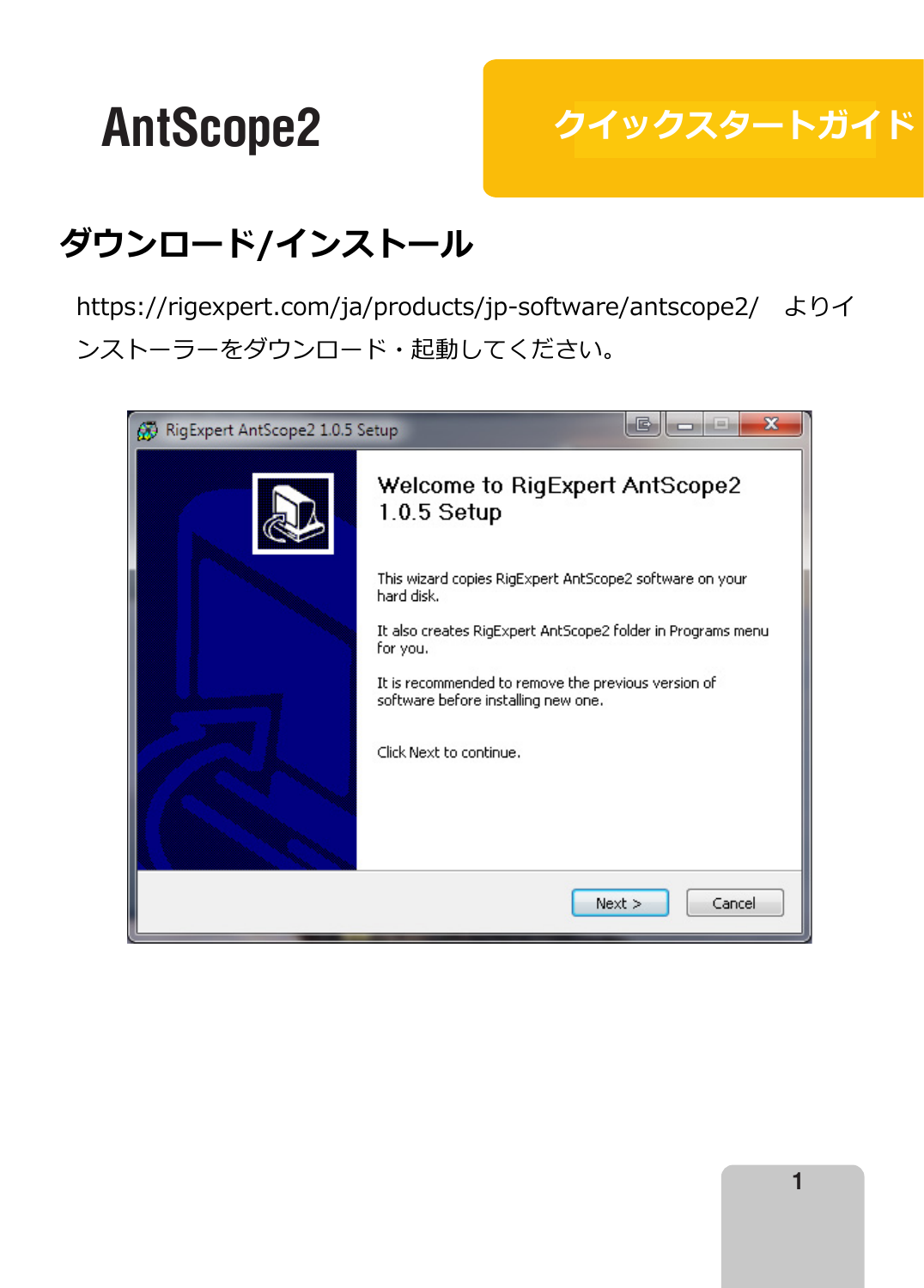#### **Typical AntScope2 screen AntScope2 主画面**



 $I = \frac{1}{2}$ 画面の右側に**周波数、プリセット、測定**の3領域があります。

**周波数:**周波数範囲ボタンを選択し開始/終止周波数を人力するか、中心、範囲ボタ ンを選択しそれぞれの周波数を入力します。Sボタンで測定点の数を指定できます。

連続ボタンで繰返し測定、単発ボタンで1回だけの測定が出来ます。 **Presets** is used to save frequently used frequency ranges.

**フリセット:**測定周波数範囲をプリセット出来ます。

**測定:**測定結果に名前を付けて保存・削除・消去などの管理が出来ます。

#### $\rightarrow$   $\rightarrow$ **マーカー**

Click mouse left button to go over to install marker and click again to put marker. クラフ上の希望するポイントにマウスの矢印を移動し左クリックするとマーカーが現 れます。別の画面窓にその点のパラメータを表示もできます。左下の設定ボタンから 表示を止めることも出来ます。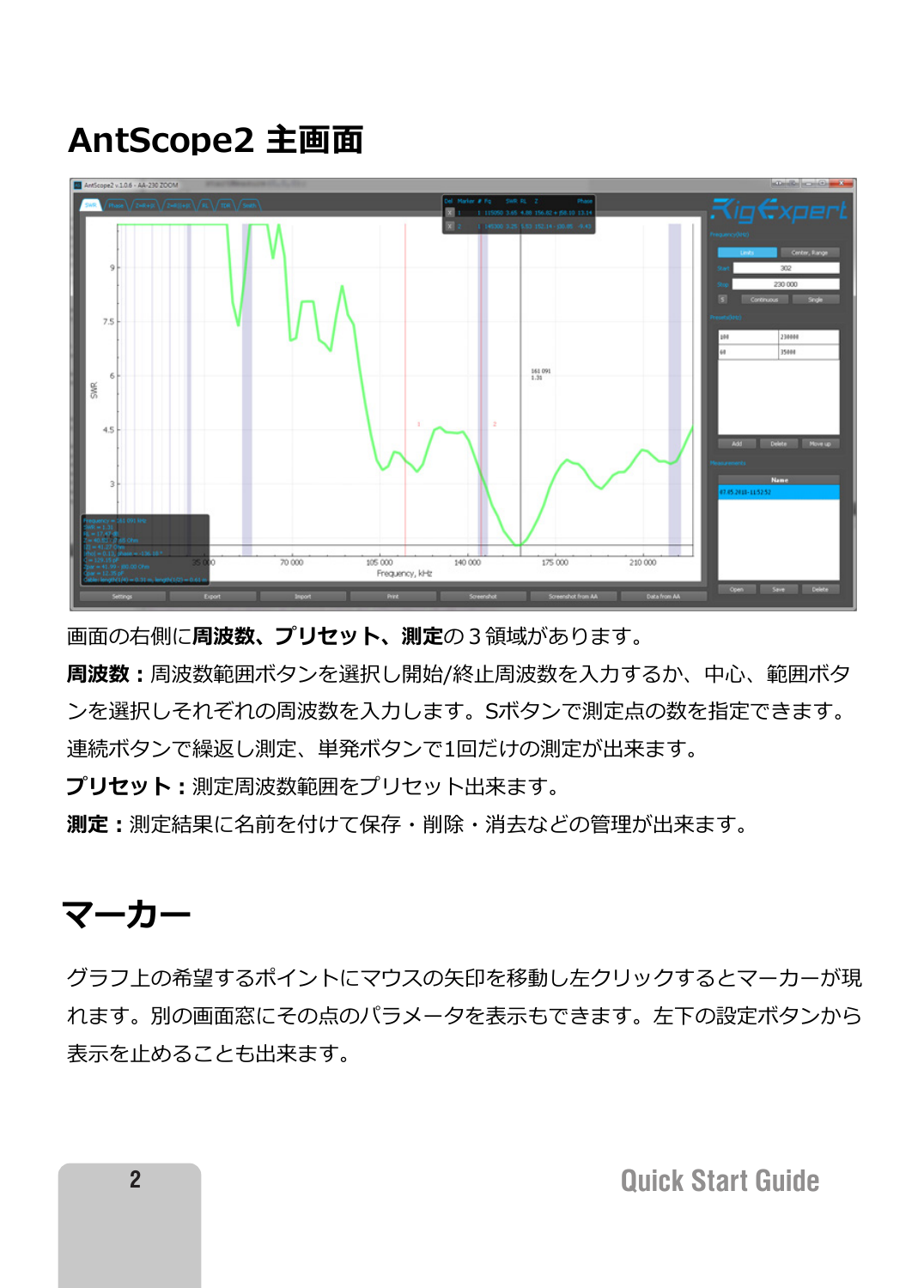### アナライザーの自動検出

AntScope2はアナライザーを自動検出します。アナライザーをPCに接続すると数秒後 にAntScope2画面の左上にAntScope2のバージョン番号とアナライザーの型名が表示 されます。その状態になれば、画面上の各ボタンは動作します。 Children's continuous and other will be continuous and  $\alpha$ 

## **HotKeys ホットキー**

F1~F7: SWRタブ~スミスタブに対応して切替可能

- $\overline{z}$   $\overline{z}$   $\overline{z}$   $\overline{z}$   $\overline{z}$   $\overline{z}$   $\overline{z}$   $\overline{z}$   $\overline{z}$   $\overline{z}$   $\overline{z}$   $\overline{z}$   $\overline{z}$   $\overline{z}$   $\overline{z}$   $\overline{z}$   $\overline{z}$   $\overline{z}$   $\overline{z}$   $\overline{z}$  F9 : 単発測定の開始・停止
- F10:連続測定の開始· 測定停止 F10:連続測定の開始・停止

Esc: 測定停止

 $\mathsf{D}_\mathsf{old}$  ,  $\mathbb{R}$ 扣 長洲宝红田小洲吟 Delete:選択した測定結果の削除

- " + " 又は "▲" : グラフ横軸のズームイン "+" 乂は "▲" : クラフ横軸のスームイン
- "−" 又は "▼" : グラフ横軸のズームアウト
- " Ctrl " + "+" 又は " Ctrl " + "▲": グラフ縦軸のズームイン
- "right arrow" move graph by horizontally to the right "▶" -- グラフを右に移動させる " Ctrl " + "ー" 又は " Ctrl " + "▼":グラフ縦軸のズームアウト
- "◀":グラフを左に移動させる
- "▶":グラフを右に移動させる